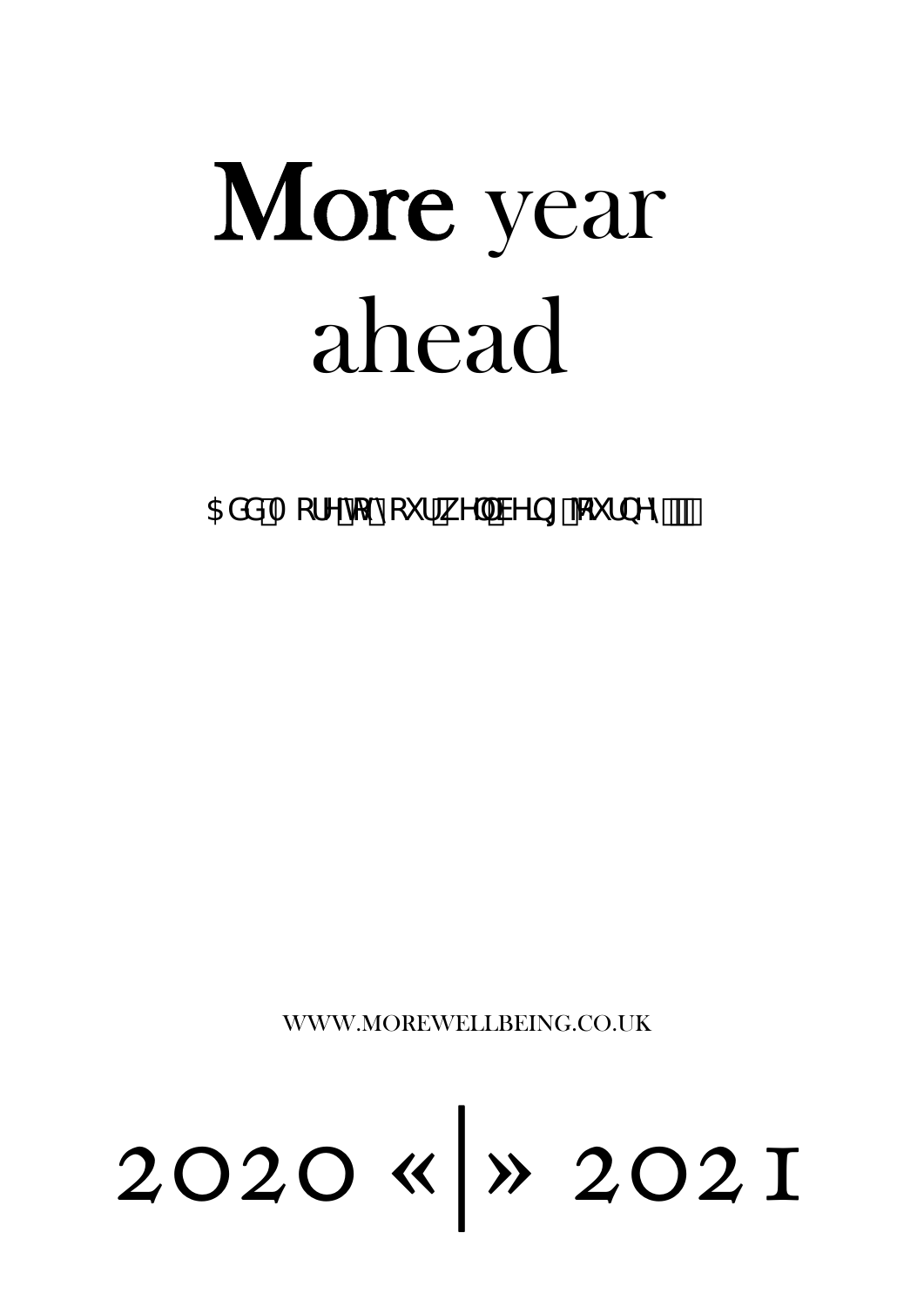### YEAR PLANNING BOOKLET

### **What is this?**

This booklet will help you assess the past year and plan the year ahead of you.

### **Why is this good for me?**

Planning your year is a good habit. It can help you become more aware of your successes and sorrows and make you realise how much can happen just in a year. By learning from the past, you can plan your future so that you don't repeat the same patterns, and you feel more in control of your own life.

### **What do i need?**

### I<sup>ST</sup> VERSION (LONE WOLF VERSION)

- at least three hours of uninterrupted time (to look back)
- at least one hour of uninterrupted time (to plan the year)
- a calendar of the past year
- a printed version of this workbook
- honesty and openness
- a selection of your favourite pens

### 2<sup>ND</sup> VERSION (GROUP VERSION)

- a group of inspirational people (2-10 persons)
- at least four hours of creative time
- a calendar of the past year
- a printed version of this workbook
- honesty and openness
- a selection of your favourite pens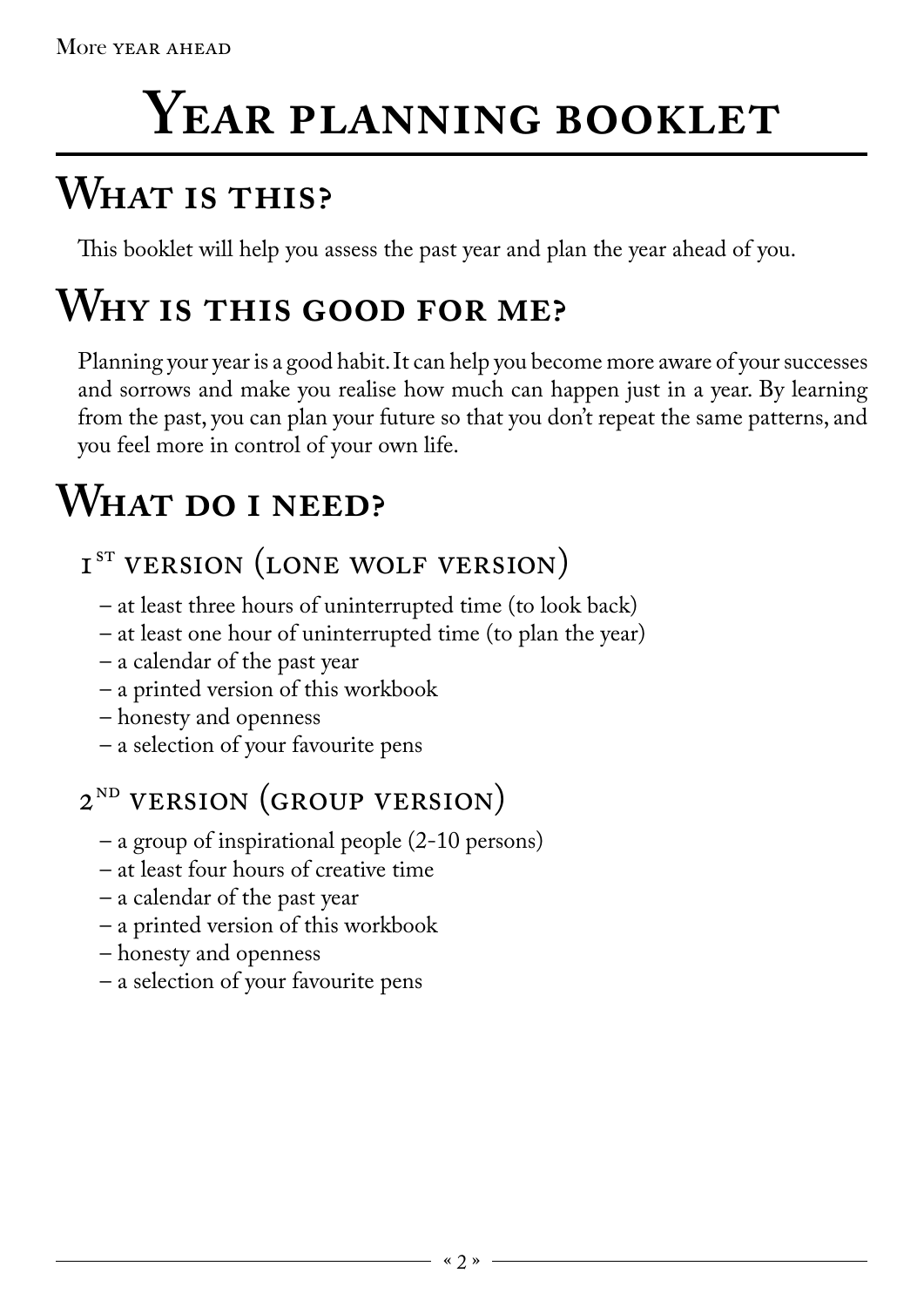### GET READY

Arrive. Put on some relaxing music. Pour yourself a hot beverage.

Let go of all of your expectations.

Start when ready.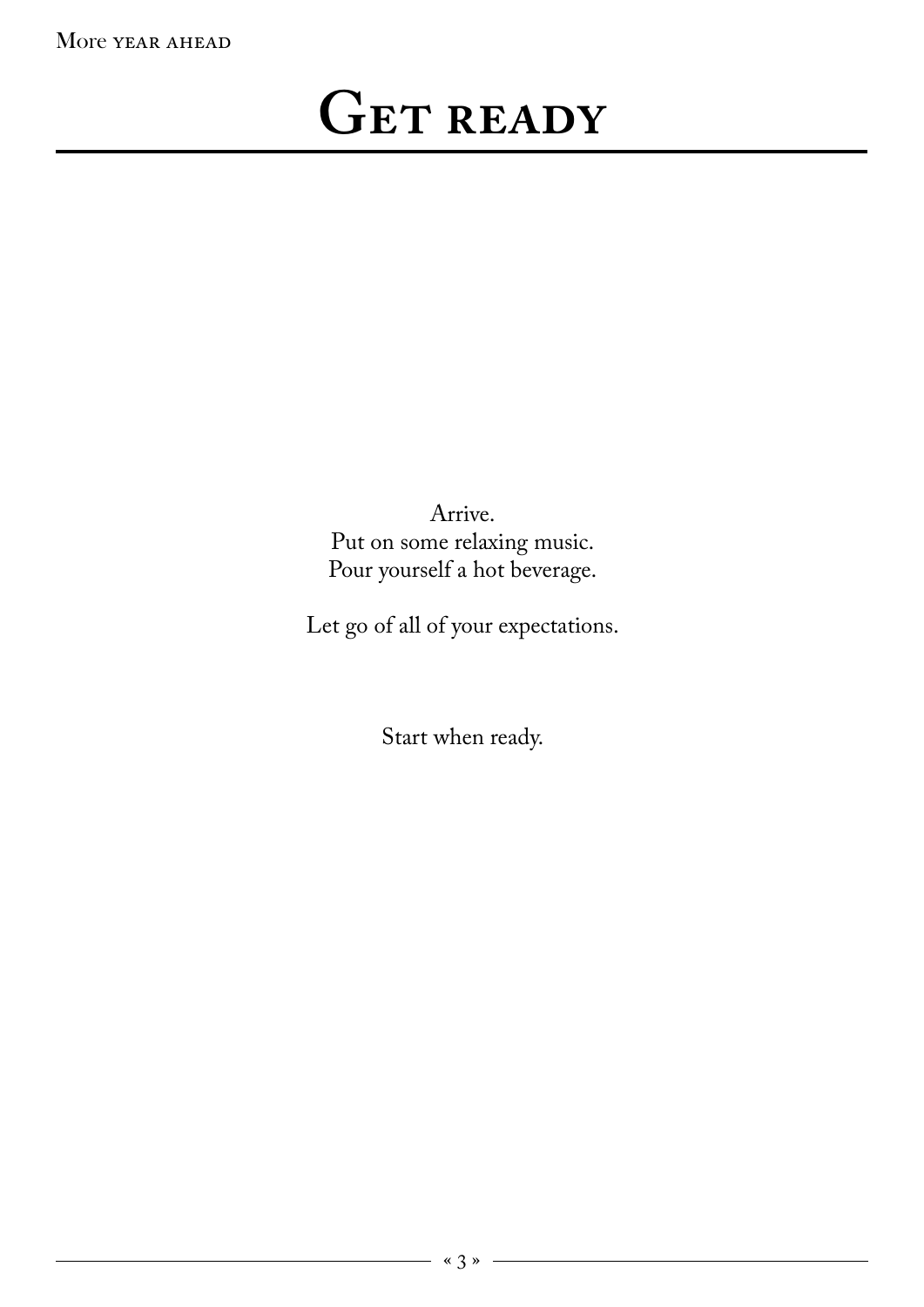### GOING THROUGH YOUR CALENDAR

Go through last year's calendar week by week. If you see an important event, family gathering, friendly get-together or a significant project, write it down here.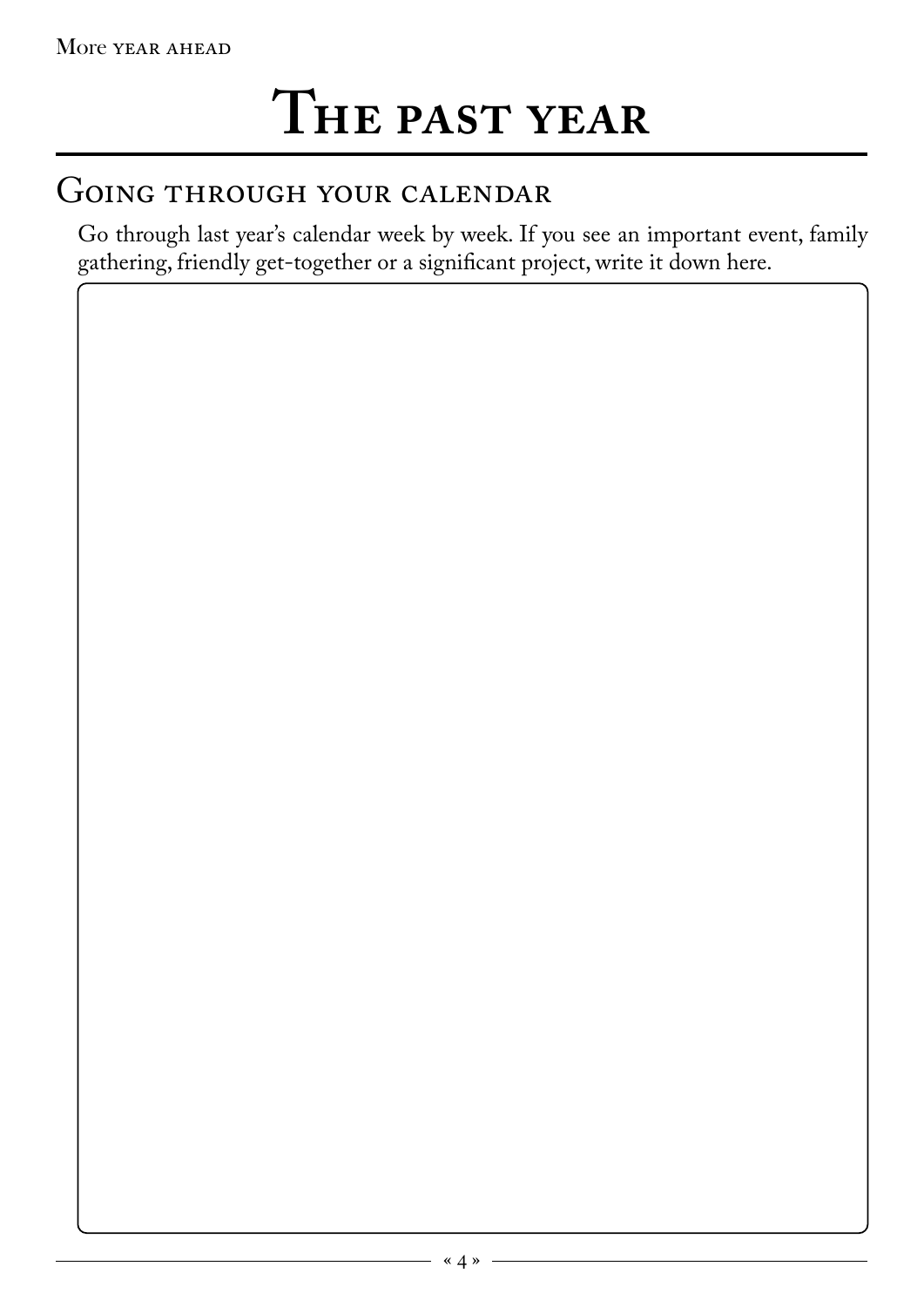#### THIS IS WHAT MY LAST YEAR WAS ABOUT

What aspects were the most important to you in the following areas last year<sup>\*?</sup> Which happenings or events were the most significant? Summarize briefly.

personal life and family



belongings (home, objects)

#### work, studies, profession

relaxation, hobbies, creativity

friends, community

**INTELLECTUAL** 

health, fitness

emotional, spiritual

finances

bucket list\*\*

\* The aspects are defined by what is important to you. We haven't defined this on purpose.

\*\* In case you achieved something this year that you always wanted to achieve.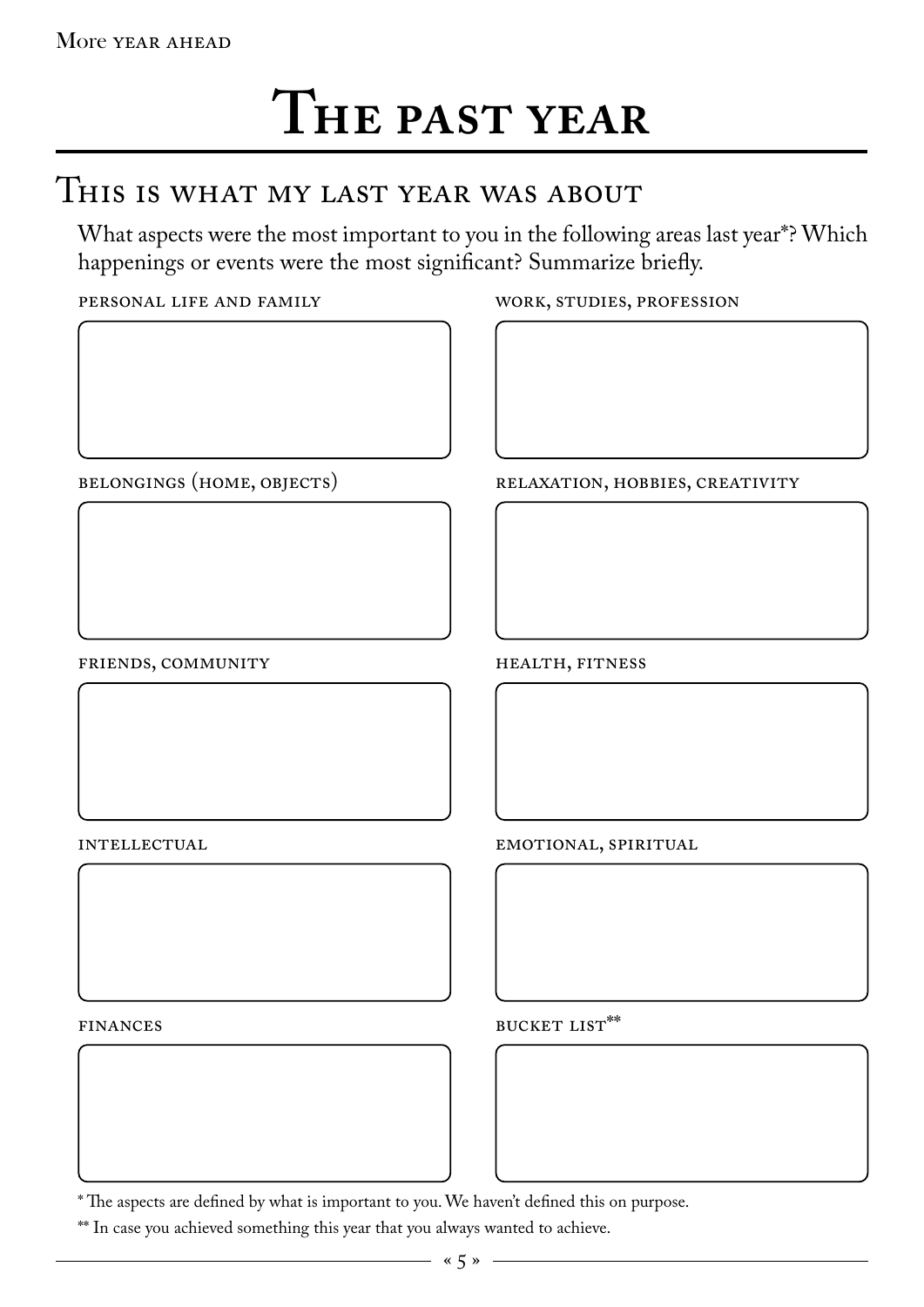#### SIX SENTENCES ABOUT MY PAST YEAR

The wisest decision I made...

The biggest lesson I learned...

The biggest risk I took...

The biggest surprise of the year...

The most important thing I did for others...

The biggest thing I completed...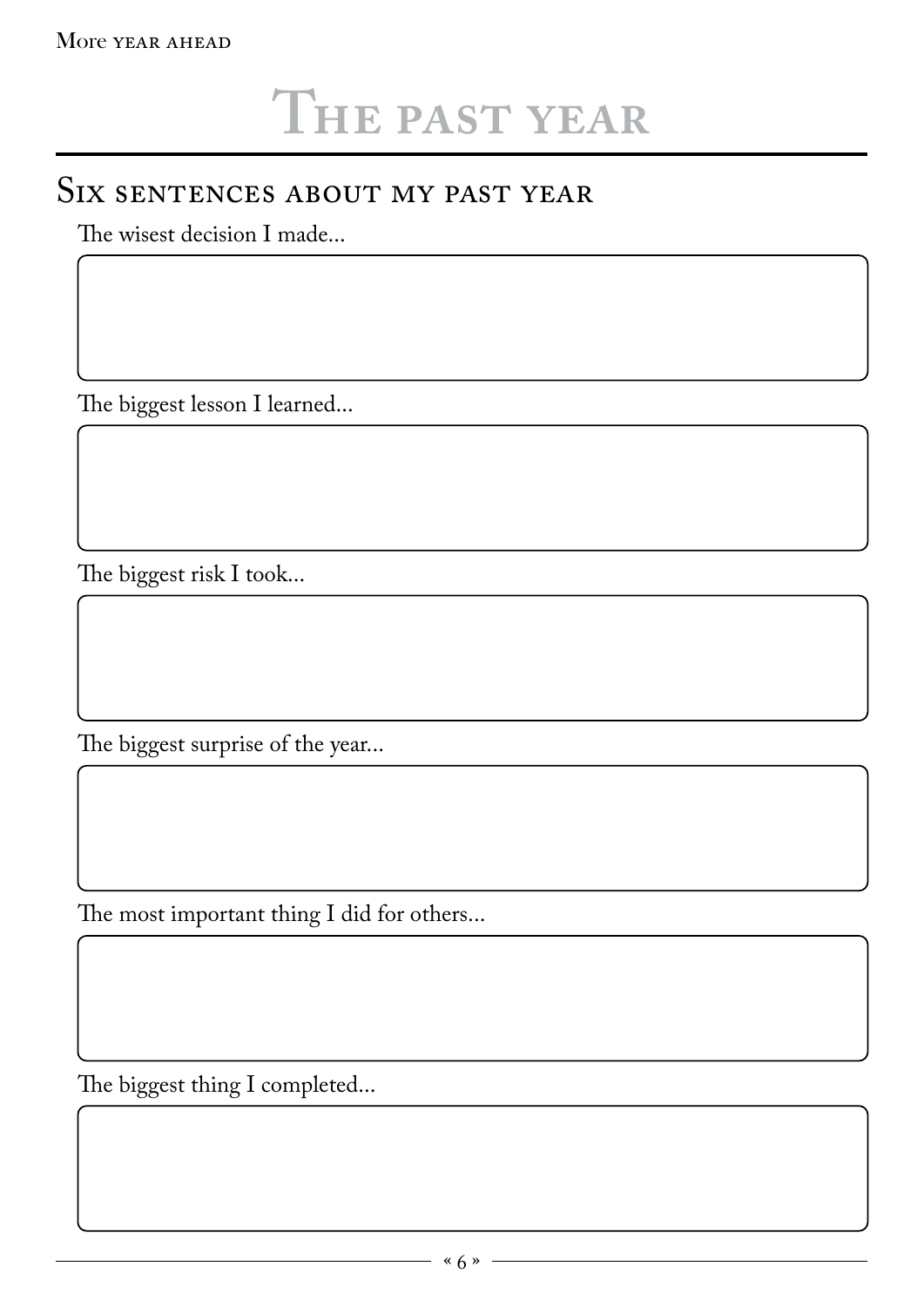#### SIX QUESTIONS ABOUT MY PAST YEAR

What are you most proud of?

Who are the three people who influenced you the most?

Who are the three people you influenced the most?

What were you not able to accomplish?

What is the best thing you have discovered about yourself?

What are you most grateful for?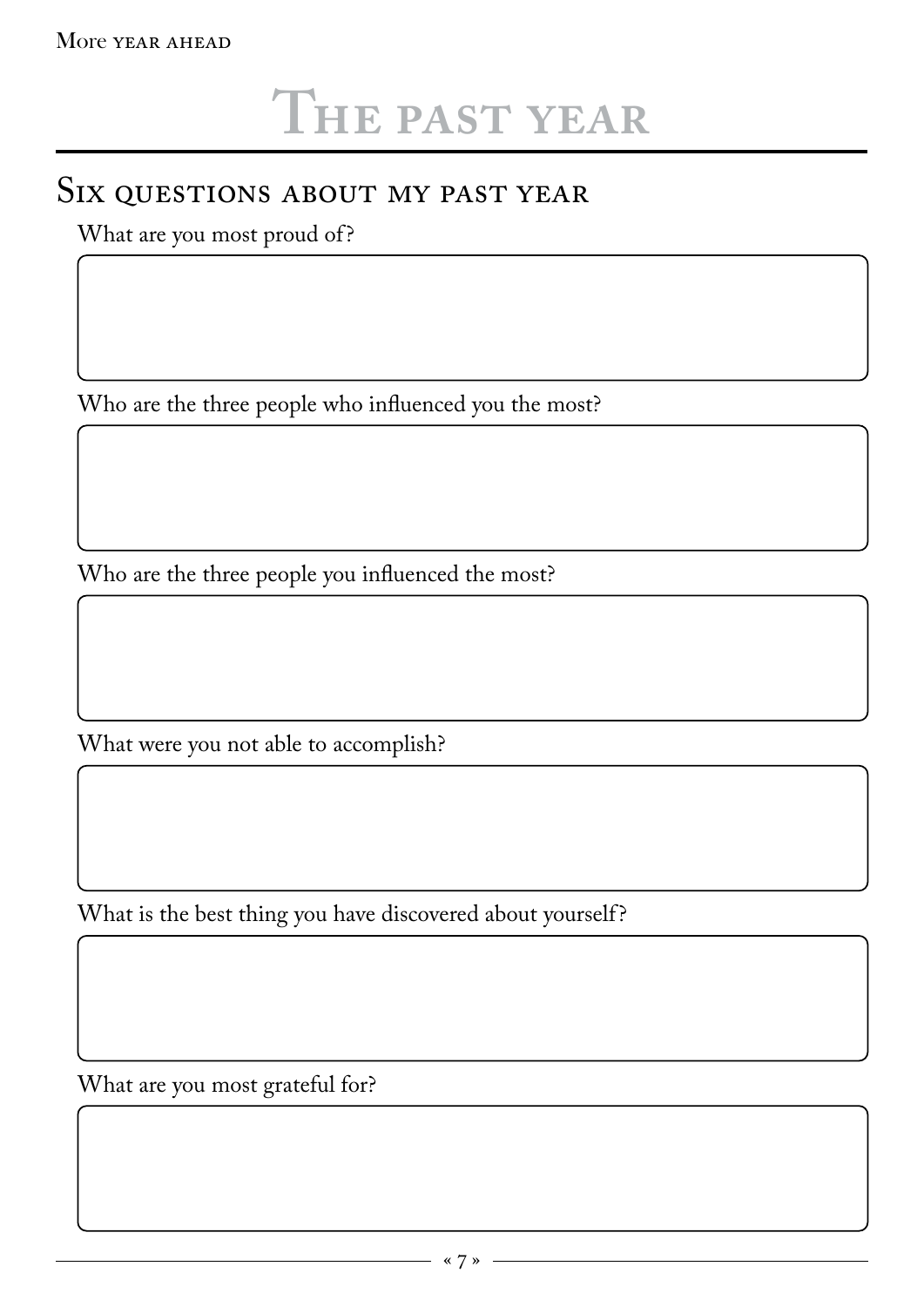#### THE BEST MOMENTS

Describe the greatest and most memorable, joyful moments from last year. Draw them on this sheet. How did you feel? Who was there with you? What were you doing? What kind of smells, sounds or tastes do you remember?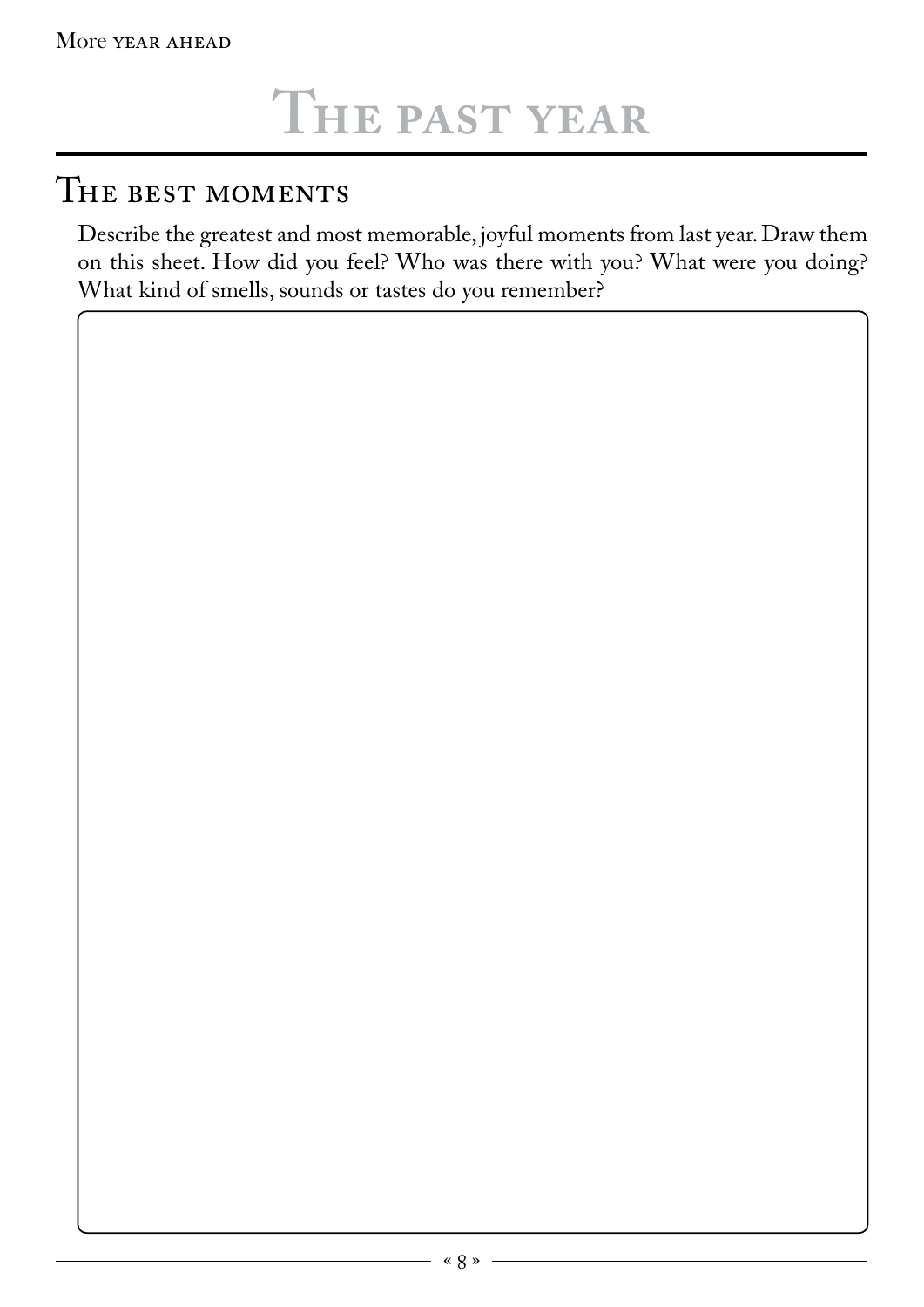#### THREE OF MY BIGGEST ACCOMPLISHMENTS

List your three greatest accomplishments from last year here.

What did you do to achieve these?

Who helped you achieve these successes? How?

#### THREE OF MY BIGGEST CHALLENGES

List your three biggest challenges from last year here.

Who or what helped you overcome these challenges?

What have you learned about yourself by overcoming these challenges?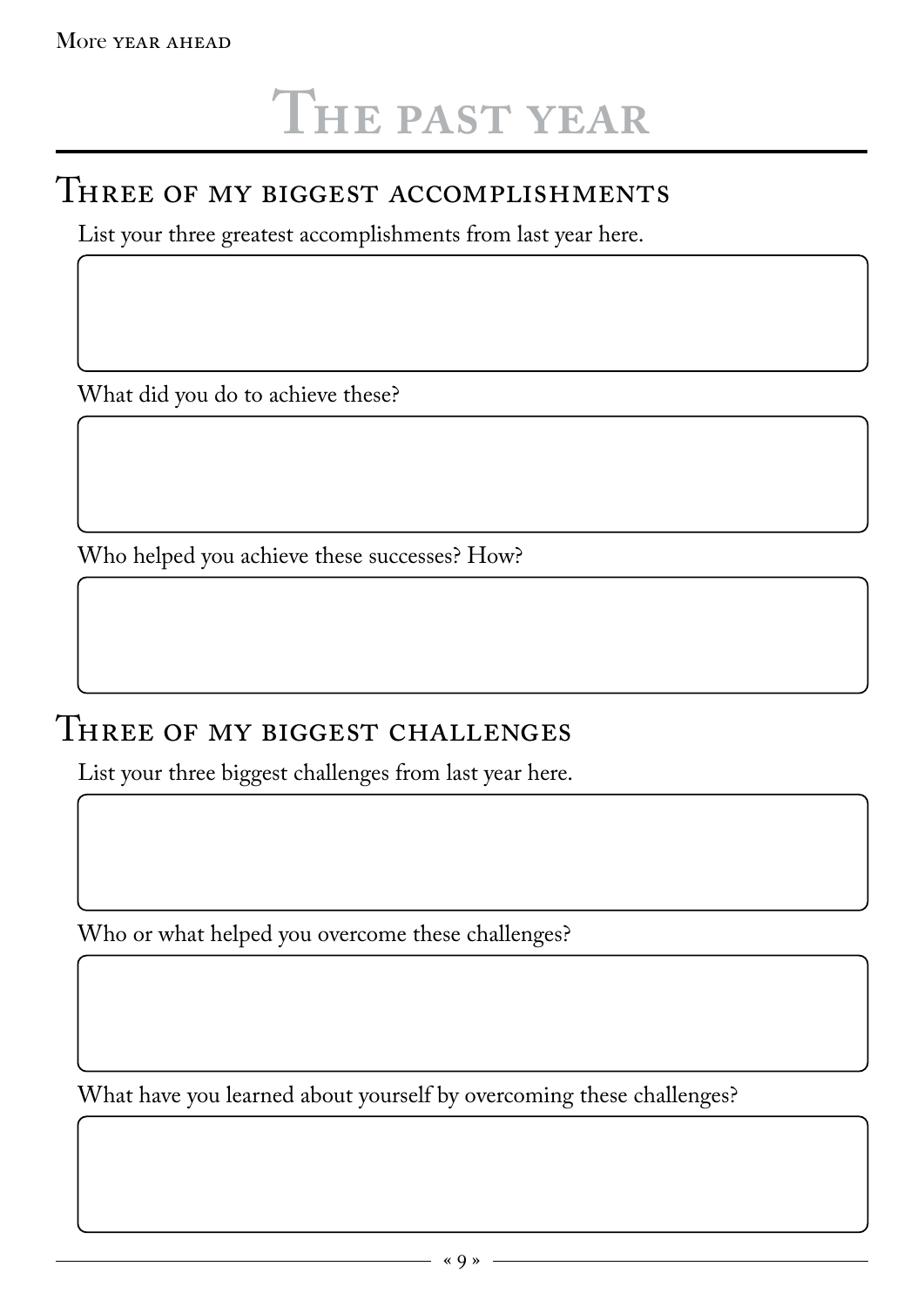### Forgiveness

Did anything happen during the past year that still needs to be forgiven? Deeds or words that made you feel bad? Or are you angry with yourself? Write it down here. Do yourself good by forgiving.\*

\* If you don't feel ready to forgive yet, jot it down anyway. It can work wonders.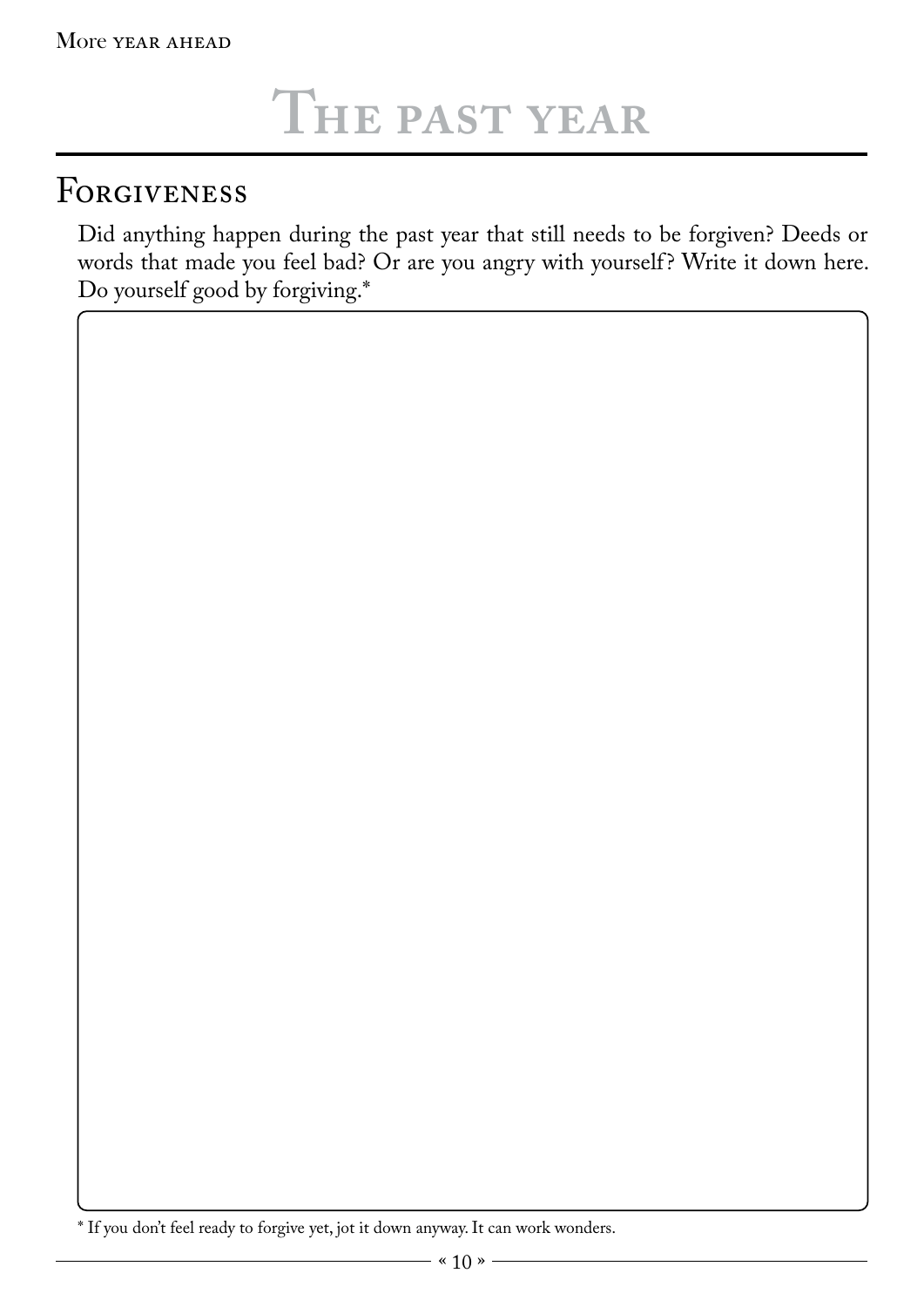### LETTING GO

Is there anything else you need to say? Is there anything you have to let go of before you can start your next year? Draw or write, then think about it and let it all go.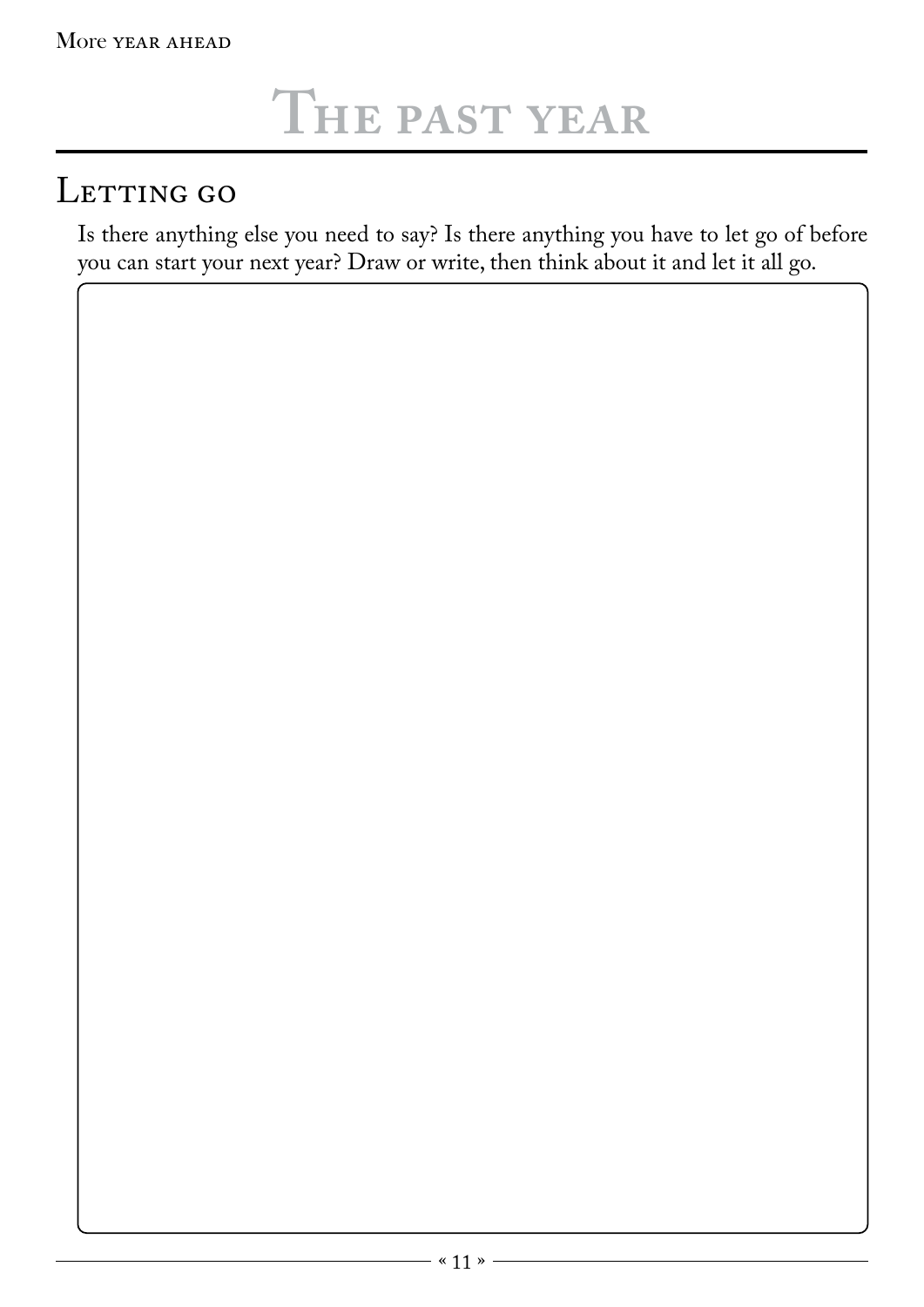#### THE PAST YEAR IN THREE WORDS

Choose three words to define your past year.

#### The book of my past year

Someone made a book about your past year\*. Write down its title.

\* Apologies if we got it wrong and yours was made into a film. Sorry about that.

#### Goodbye to your last year

If there is anything else left that you would like to write down, or there is anybody you would like to say goodbye to, do it now.

#### YOU'RE DONE WITH THE PAST YEAR.

You have just finished the first part. Take a deep breath.

Get some rest.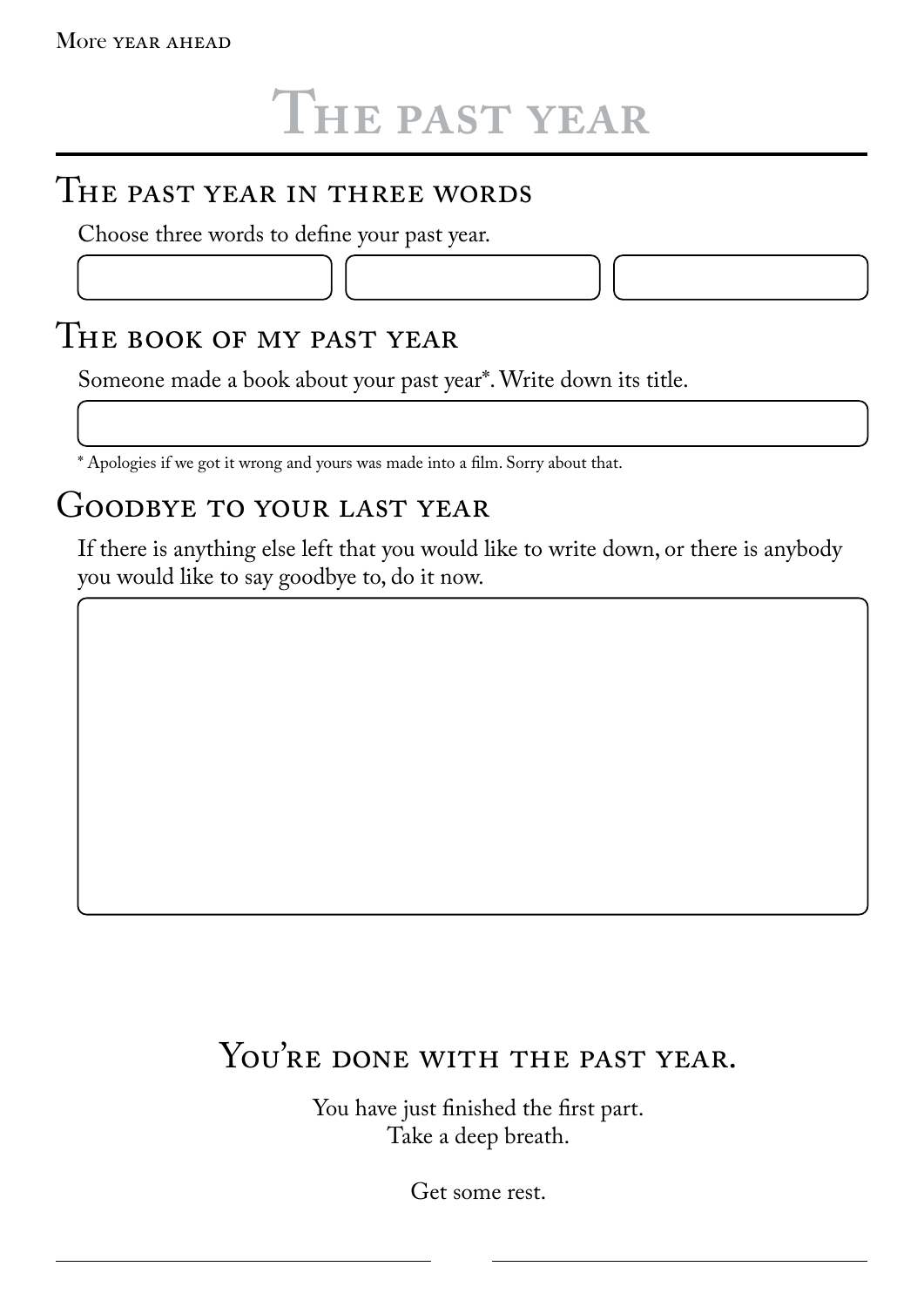## 2021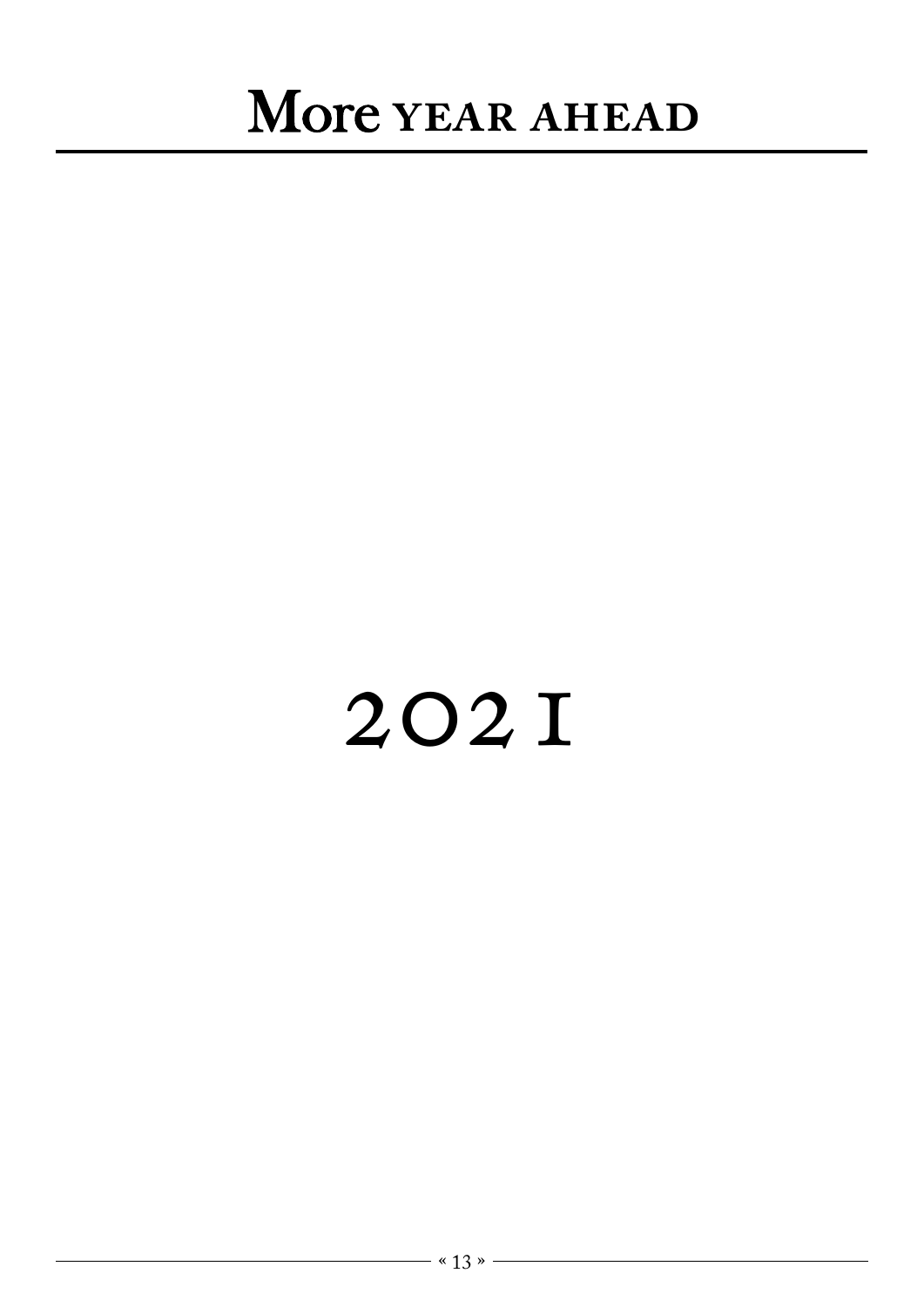#### DARE TO DREAM BIG

What does the year ahead of you look like? Why will it be great? What would happen in an ideal world? Write, draw, let go of your expectations and dare to dream.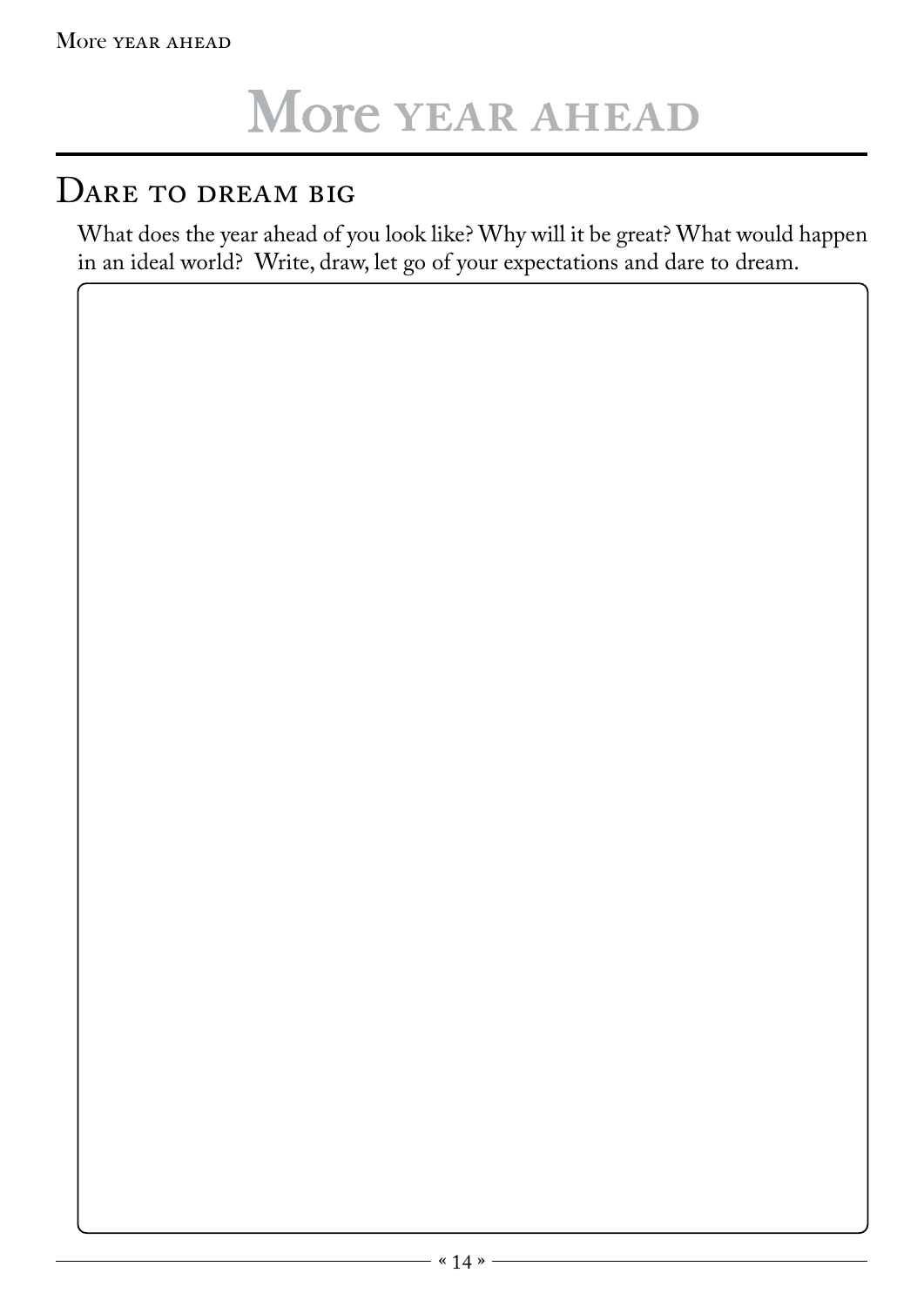#### This is what my next year will be about

Define the most important aspects of next year in the following areas\*. Which events will be the most important? Summarise briefly.

| PERSONAL LIFE AND FAMILY |  |  |
|--------------------------|--|--|
|--------------------------|--|--|



work, studies, profession

relaxation, hobbies, creativity

friends, community

emotional, spiritual

health, fitness

finances

**INTELLECTUAL** 

bucket list\*\*

\* We still don't have exact definitions, use your own discretion.

\*\* This is where you can list goals you eventually want to achieve.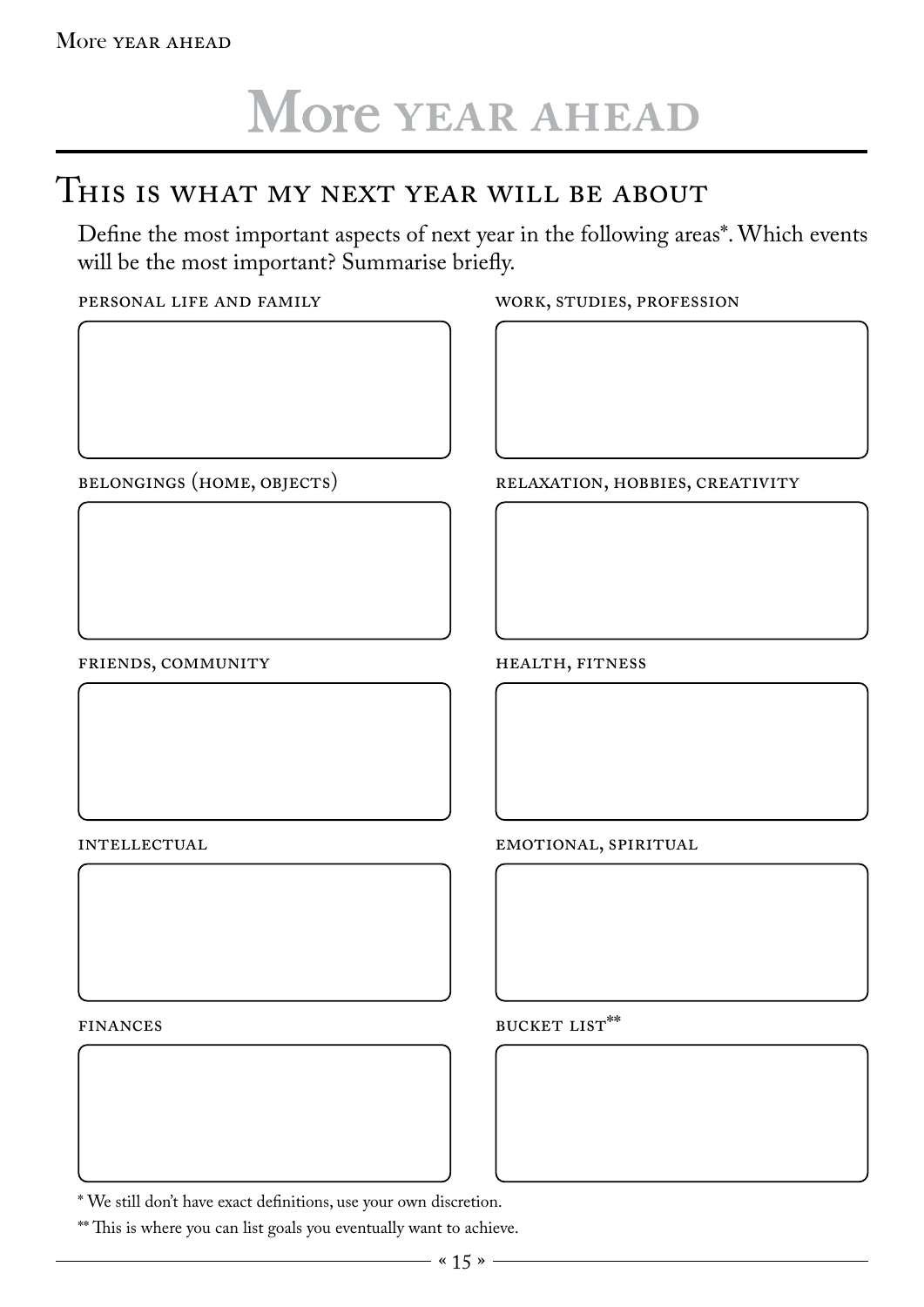#### Magical triplets for the year ahead

I will love these three things about myself.

I am ready to let go of these three things.

I want to achieve these three things the most.

These three people will be my pillars during rough times.

I will dare to discover these three things.

I will have the power to say no to these three things.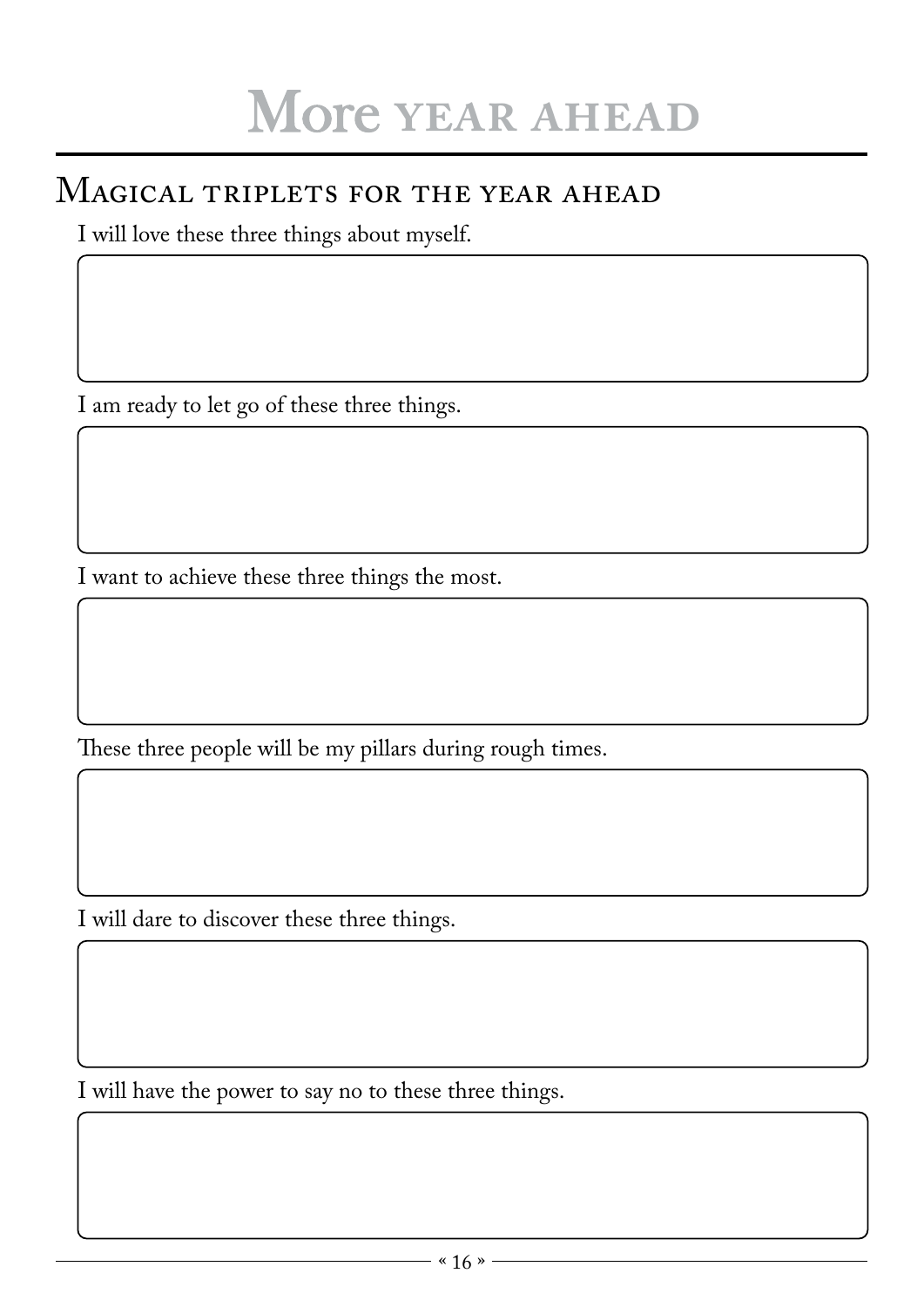#### Magical triplets for the year ahead

I will make my surroundings cozy with these three things.

I will do these three things every morning.

I will pamper myself with these three things regularly.

I will visit these three places.

I will connect with my loved ones in these three ways.

I will reward my successes with these three presents.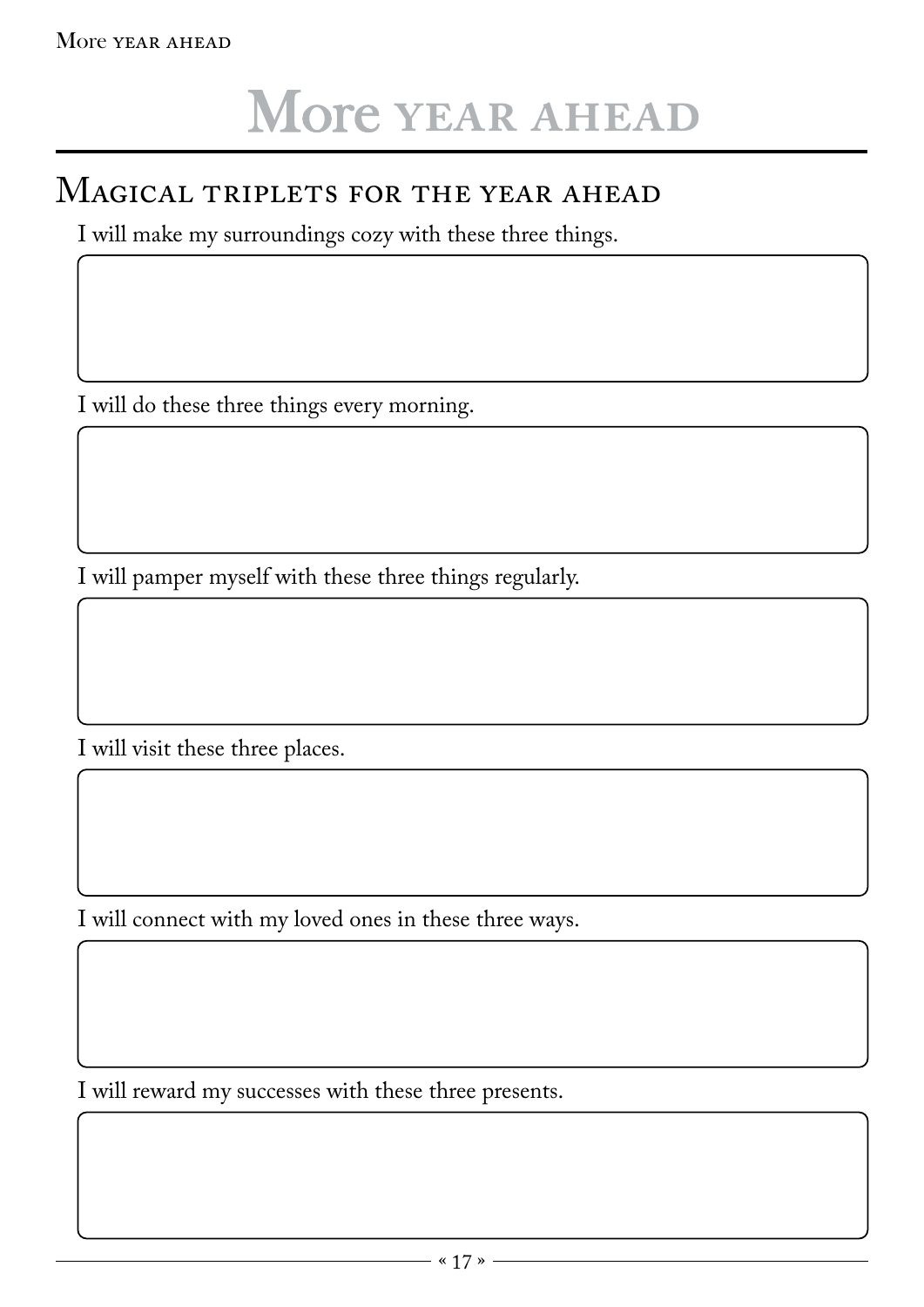#### SIX SENTENCES ABOUT MY NEXT YEAR

This year I will not procrastinate any more over...

This year I will draw the most energy from...

This year, I will be bravest when...

This year I will say yes when...

This year I advise myself to...

This year will be special for me because...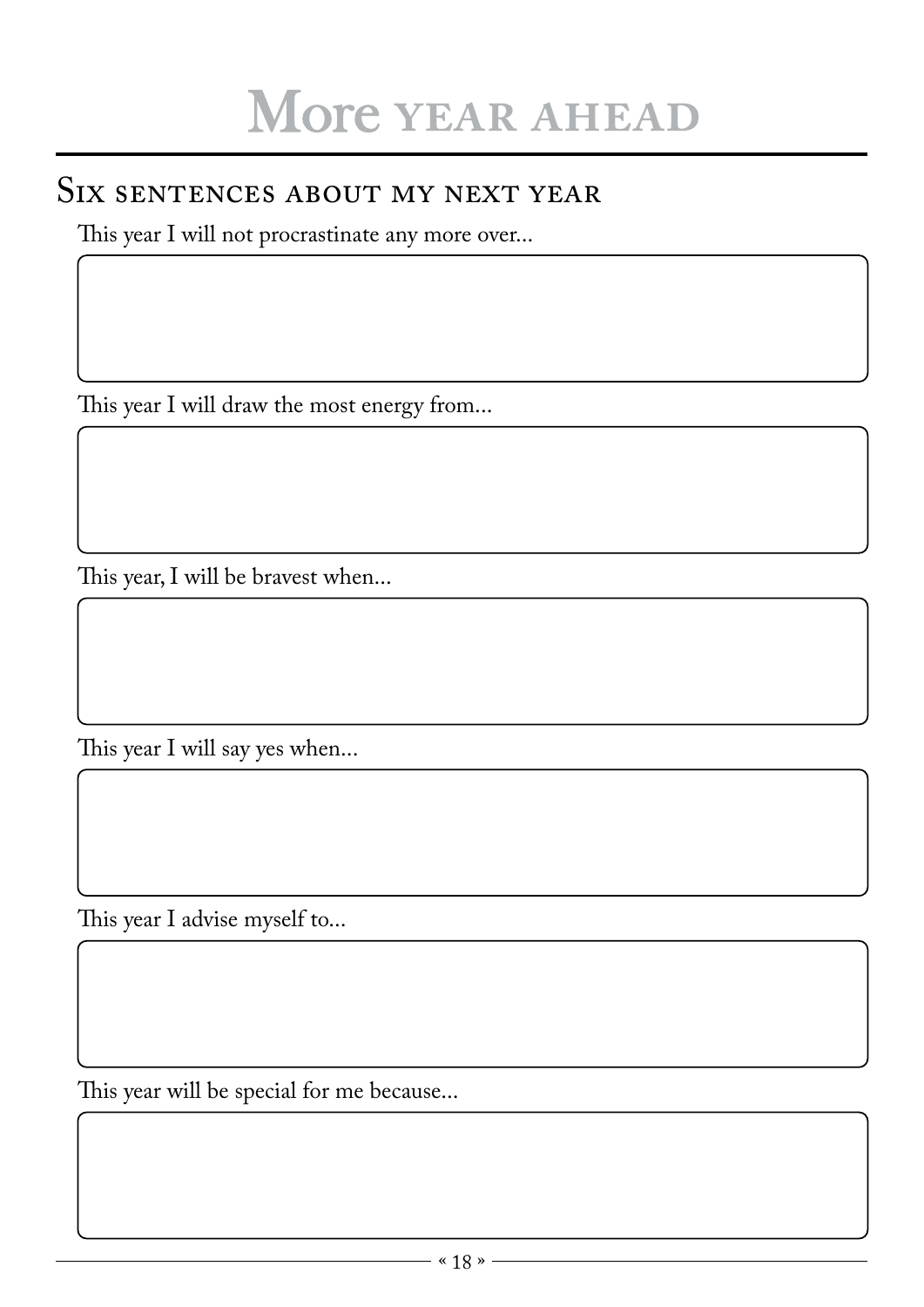#### MY WORD FOR THE YEAR AHEAD

Pick a word to symbolise and define the year ahead. You can look at this word if you need some extra energy, so you remember not to give up your dreams.

#### SECRET WISH

Unleash your mind. What is your secret wish for the next year?